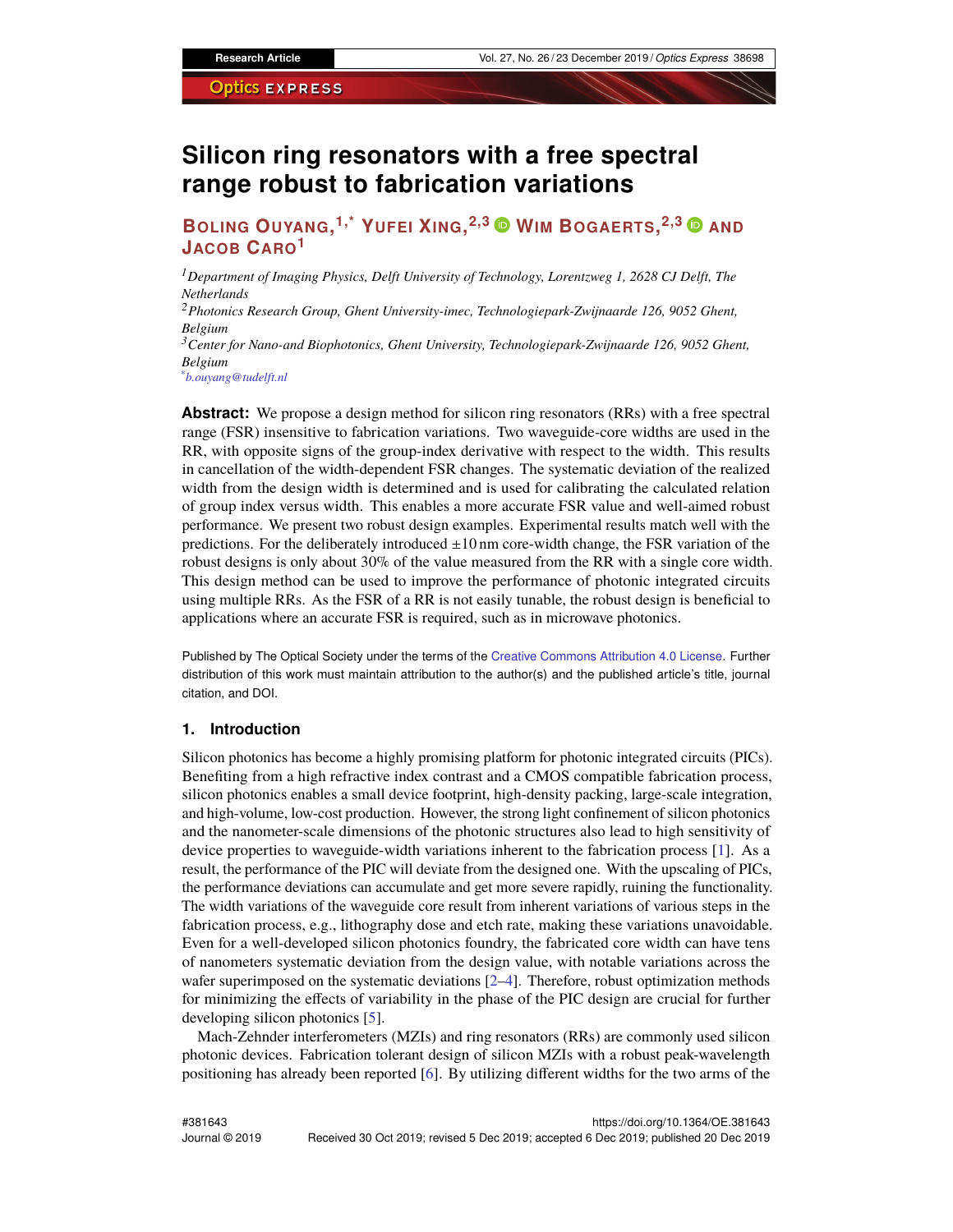MZI, width-variation induced effective index changes can be compensated, enabling a wavelength shift of  $\lt$  60 pm per nm width variation [\[6\]](#page-8-4). Similar approaches have been used for making thermally robust MZIs [\[7–](#page-8-5)[10\]](#page-8-6), again taking advantage of the two optical paths.

Unlike MZIs, RRs have only a single optical path. So, the method used for MZIs cannot be used to make the RR resonance wavelength insensitive to fabrication variations. Therefore, the resonance wavelength is, in practice, often tuned thermally after fabrication [\[11\]](#page-8-7). Another important RR quantity is the free spectral range (FSR), which is influenced by waveguide-width variations as well. Accurate control of the FSR is needed in many applications. For example, the channel spacing of wavelength filters and wavelength division multiplexers [\[12–](#page-8-8)[15\]](#page-9-0) based on RRs relies on the FSR. The channel spacing of such devices can go down to 25 GHz in telecom applications in the C-band, where high channel-spacing accuracy is needed. In microwave photonic applications, the FSR of the RR can be used to select carrier frequencies [\[16\]](#page-9-1), requiring large rings with an accurate FSR. Further, the RR is a basic component of programmable PICs [\[17\]](#page-9-2). When these programmable PICs become large, it is important to have control of the FSR of RRs across the entire chip. The thermal tunability of the FSR is rather limited. Therefore, there is a clear need for a design method that yields a robust, well-controlled FSR for silicon RRs.

Here, we propose and demonstrate a design method for silicon RRs with an FSR robust to fabrication variations. The method is based on using two waveguide widths in the RR with opposite signs of  $\partial n_g / \partial w$  ( $n_g$  = group index,  $w$  = core width), resulting in cancellation of the effect of fabrication-induced width variations on the FSR. For the design of robust RRs according to our method, we derive a design rule and calibrate the design inputs using our experimental determination of the systematic width deviation. We successfully test the design method, both numerically and experimentally, by comparison with results from RRs designed in the normal way, i.e., with a single waveguide width. This method does not require adjustment of the fabrication process. Our method is another example of a generic design approach that exploits cancellation effects used in MZIs [\[6](#page-8-4)[–10\]](#page-8-6). To our knowledge, this is the first time that in a RR cancellation effects using two waveguides are exploited.

# **2. Design method**

## *2.1. Ring-resonator design with a robust free spectral range*

The FSR of a RR with a single waveguide width, expressed as frequency difference, is given by

$$
\text{FSR}_f = \frac{c}{n_g L} \,. \tag{1}
$$

Here, *c* is the speed of light in vacuum. *L* is the circumference of the RR. Within a first order approximation of the dispersion and expressed as a wavelength difference, the FSR equals

$$
FSR_{\lambda} = \frac{\lambda^2}{n_g L},\tag{2}
$$

where  $\lambda$  is the operation wavelength. As *c* is a constant and  $\lambda$  is virtually constant, while *L* in general has a very small deviation from the design value, fabrication-induced FSR variations dominantly originate from *n<sup>g</sup>* variations.

To obtain the waveguide-width dependence of  $n<sub>g</sub>$  for the guided transverse electric TE<sub>0</sub> mode in our waveguide, the basis of our design method, we use finite element simulations with COMSOL. We sweep the width of air-cladding silicon strip waveguides from 305 nm to 520 nm, using a 220 nm height and an 85° sidewall angle of the waveguide (angle given by the IMEC technology handbook; all devices used in this work have been fabricated at IMEC through the Europractice MPW service). In Fig. [1](#page-2-0) we present the calculated  $n<sub>g</sub>$  as a function of waveguide width *w* at  $\lambda = 1550$  nm, with in the inset the calculated TE<sub>0</sub> mode profile of the waveguide with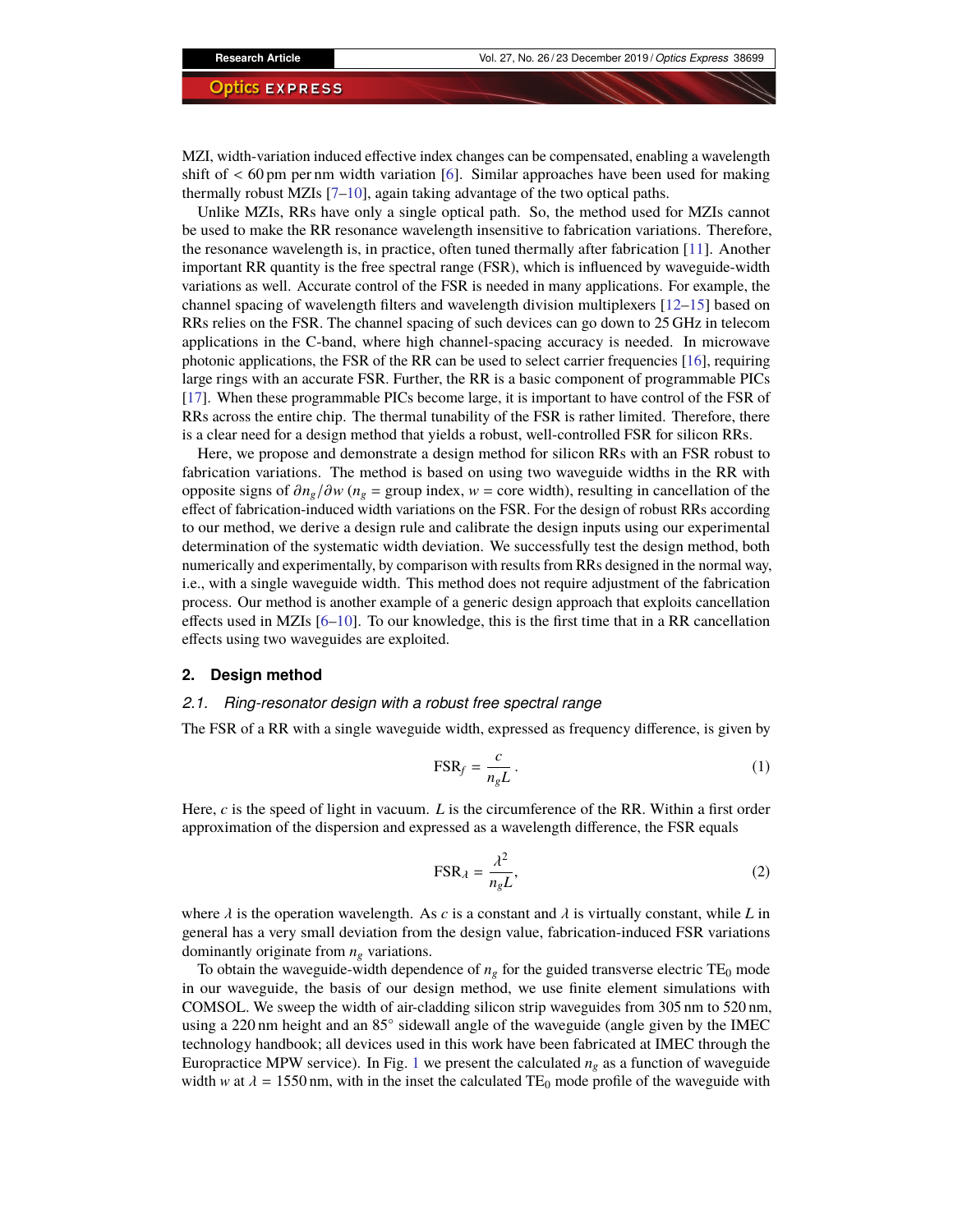

<span id="page-2-0"></span>**Fig. 1.** Calculated group index  $n_g$  of air-cladding silicon waveguides ( $h = 220 \text{ nm}$ ) as a function of waveguide width *w* at  $\lambda = 1550$  nm. As an example, the inset shows the profile of the TE<sub>0</sub> mode with  $w = 450$  nm and  $h = 220$  nm, for which  $n_g$  is calculated.

 $w = 450$  nm.  $n_g(w)$  is a relatively strong function in this width range, showing a relative change of up to 17%. *n<sub>g</sub>* reaches a maximum for  $w = 340$  nm. Thus, the derivative  $\partial n_g / \partial w$  reverses sign when crossing  $w = 340$  nm. Our design method is based on this sign reversal.

Using two widths *w*1 and *w*2 for the RR, the FSR can be expressed as

$$
FSR_f = \frac{c}{n_g(w1)L_{w1} + n_g(w2)L_{w2} + 2\overline{n_g L_t}}.
$$
\n(3)

Here,  $L_{w1}$  and  $L_{w2}$  are the two waveguide lengths.  $L_t$  is the length of the taper.  $n_g(w1)$  and  $n_g(w2)$ are the corresponding group indices.  $\overline{n_{g,t}}$  is the average group index of the tapers. Figure [2](#page-2-1) shows the schematic of this RR design robust to width variations. The condition for this robustness is expressed by the following design rule:

$$
\frac{\partial n_g(w)}{\partial w}\bigg|_{w1} L_{w1} + \frac{\partial n_g(w)}{\partial w}\bigg|_{w2} L_{w2} = 0.
$$
\n(4)

Equation (4) can be satisfied for opposite signs of the derivatives, i.e., for *w*1 and *w*2 on each side of the maximum of  $n_g(w)$ . Thus, the effect of fabrication-induced  $n_g$  variations on the FSR can be cancelled for proper choice of  $L_{w1}$  and  $L_{w2}$ . In this, we assume that the variations of *w*1 and *w*2 have a very similar and small magnitude, such that both derivatives may be considered as



<span id="page-2-1"></span>**Fig. 2.** Schematic of the RR design with two waveguide widths, giving an FSR robust to waveguide-width variations.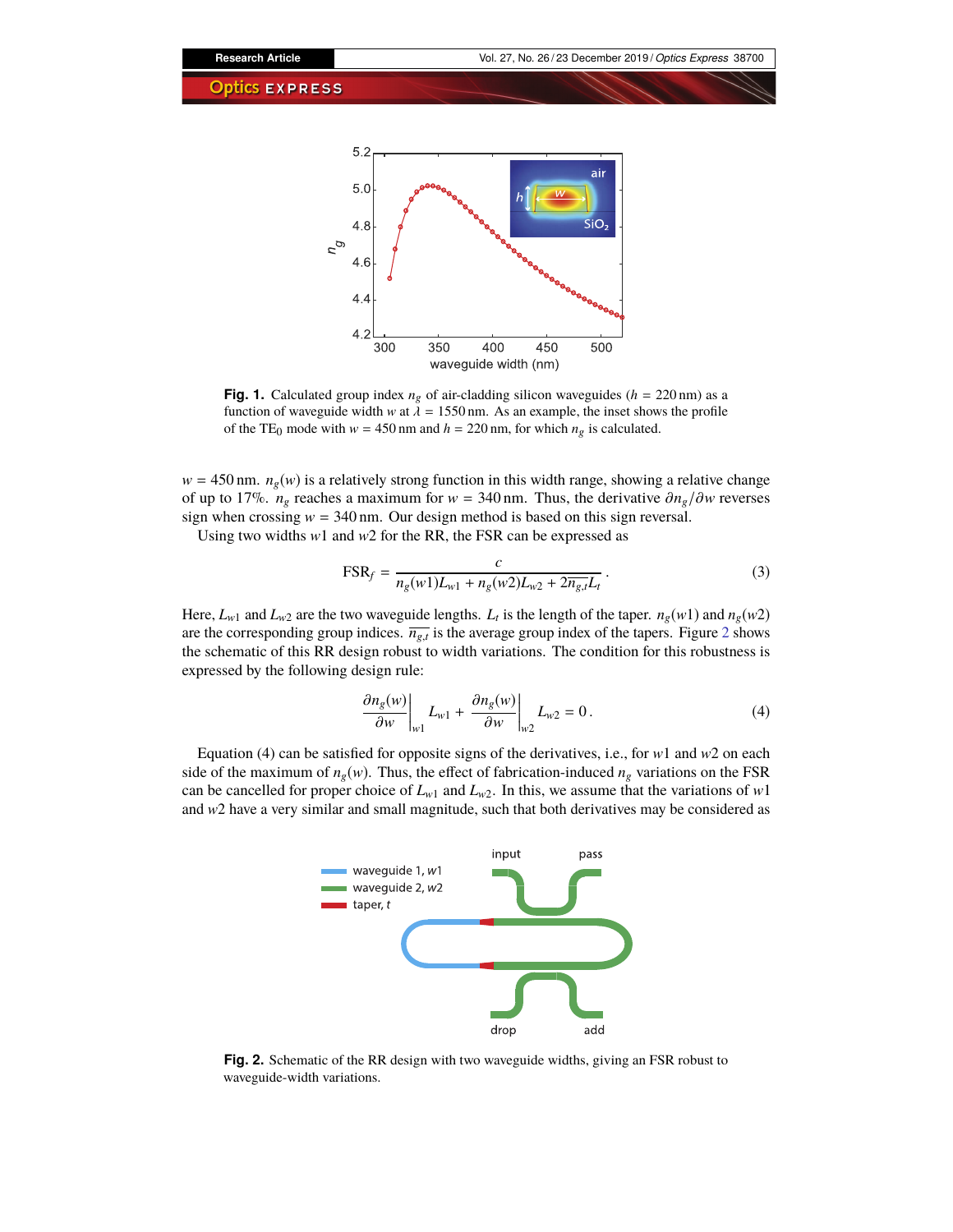constant. The effect of tapers is neglected in Eq. (4), because these are very short compared to the circumference of the RR. Besides, the abovementioned cancellation effect also occurs between the wide and narrow side of a taper.

## *2.2. Calibration of the design inputs using the systematic width deviation*

As can be seen in Fig. [1,](#page-2-0) the width-dependence of ∂*ng*/∂*<sup>w</sup>* is particularly strong below 340 nm, making it hard to satisfy Eq. (4) for fabricated widths with a strong systematic deviation from the design value. This implies that the systematic deviation of the widths needs to be known. The systematic width deviation for the IMEC process is provided for a rather limited number of design values as part of their design kit. Therefore, we experimentally determine the systematic width deviation from measurements of the optical transmission of ten test MZIs. These MZIs have a constant path-length difference ∆*L*, but various waveguide widths. The width of the two arms of the MZIs is the same, ranging from 310 nm to 490 nm among the MZIs. The applied wavelength range is 1549 − 1551 nm. A cosine function, the common transmission function of an MZI, is fitted to the measured transmission curves, yielding the FSR of each MZI as a fit parameter. The FSR, in turn, gives the  $n_g$  of the waveguide at  $\lambda = 1550$  nm, using the equivalent of Eq. (2), with *L* replaced by ∆*L*. Figure [3\(](#page-3-0)a) shows an example of a measured MZI transmission spectrum, for a design width of 450 nm, along with the cosine fitted to the data points.



<span id="page-3-0"></span>**Fig. 3.** (a) Measured transmission of a test MZI with a design width of 450 nm, together with the fitted cosine. (b) Estimated real waveguide width as a function of design width.

To arrive at a single  $n_g$  value for each width that sufficiently represents the whole wafer, we measure several MZIs of the same design across a proper fraction of the wafer and repeat the *n<sup>g</sup>* extraction. The final experimental  $n_g$  values for each width are obtained by averaging over the extracted values from MZIs of the same design. In this procedure, the *n<sup>g</sup>* variations across the wafer are averaged out to a certain extent.

For each design width, we then estimate the real width after fabrication with the aid of the simulated  $n_g$  versus *w* relation in Fig. [1,](#page-2-0) which we use as a lookup table. By picking the various measured  $n_g$  values in the simulation data, we find the fabricated width of the measured MZIs. Here, we use as a guide that according to the IMEC technology handbook the fabricated width exceeds the design width. Moreover, this width bias should depend smoothly on the design width. As we are using average *n<sup>g</sup>* values, our procedure gives the best estimate of the average real width, while across the wafer the width will vary around the estimate. This procedure leads to the relation between the design width and the estimated real width presented in Fig. [3\(](#page-3-0)b), which also shows a high quality linear fit to the data points. The relation provides the systematic width deviation for designs in this work. From our estimate, the fabricated width for the design width of 450 nm is 478.1 nm. This is rather close to 475.4 nm stated in the IMEC handbook.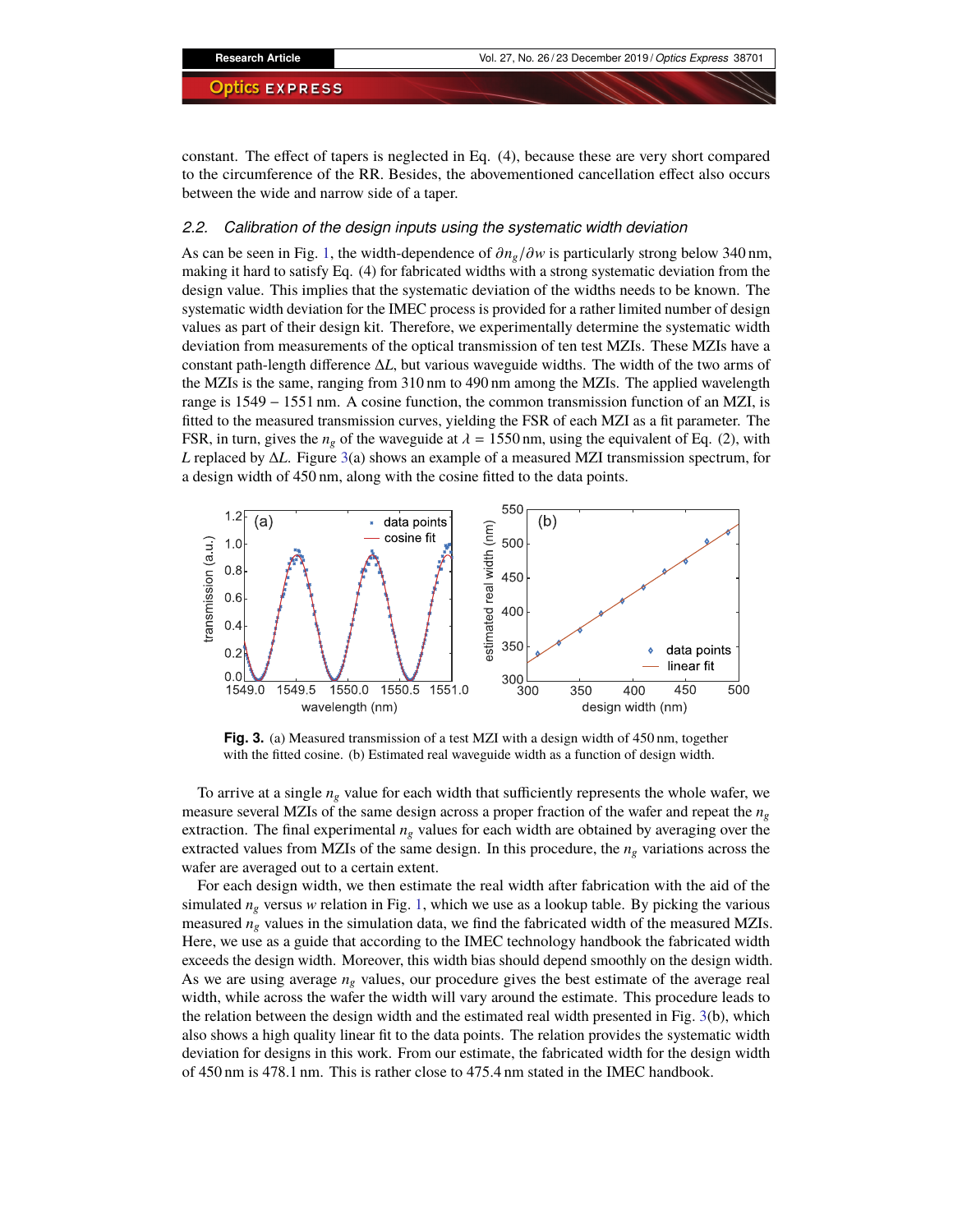

<span id="page-4-0"></span>**Fig. 4.** (a) *ng* versus width. The blue curve is obtained by calibrating the red curve from Fig. [1](#page-2-0) using the linear function in Fig. [3\(](#page-3-0)b). (b) Derivative curves ∂*ng*/∂*<sup>w</sup>* calculated from the curves in (a).

Using the linear fit in Fig. [3\(](#page-3-0)b), the function  $n_g(w)$  in Fig. [1](#page-2-0) can now be calibrated to take into account the width-dependent core-width increase after fabrication. Assuming the width in Fig. [1](#page-2-0) is the real width, the corresponding design width is calculated using the linear function in Fig. [3\(](#page-3-0)b). This process yields the calibrated function (blue curve) in Fig. [4\(](#page-4-0)a), which has shifted to the left with respect to the red curve. Plots of the related derivative curves ∂*ng*/∂*<sup>w</sup>* are shown in Fig. [4\(](#page-4-0)b). The calibrated *<sup>n</sup><sup>g</sup>* and <sup>∂</sup>*ng*/∂*<sup>w</sup>* curves serve as inputs for Eqs. (3) and (4) in the design process of robust RRs.

## **3. Design implementation**

Here, we study in detail two designs for robust RRs, robust 1 and robust 2. We choose  $FSR = 1$  nm  $(124.783 \text{ GHz})$  at  $\lambda = 1550 \text{ nm}$ . Robust 1 has design widths  $w1 = 296 \text{ nm}$  and  $w2 = 450 \text{ nm}$ .  $w2$ is a commonly used width, which has a negative ∂*ng*/∂*<sup>w</sup>* value. The value of *<sup>w</sup>*1 is chosen such that the derivative ∂*ng*/∂*<sup>w</sup>* is positive, but relatively small. This is to arrange, according to the shape of  $\partial n_g / \partial w$  in Fig. [4\(](#page-4-0)b), that  $\partial n_g / \partial w$  varies relatively weakly for width variations around *w*1. In this way, the range of width variations that can be tolerated before the design rule [Eq. (4)] breaks down is maximized. Using the same argument, we arrive for robust 2 at the values  $w1 = 300$  nm and  $w2 = 360$  nm. For both robust RRs the taper length is 9  $\mu$ m, enabling a smooth transition between the two widths. The average group index  $\overline{n_{g,t}}$  of the tapers is calculated by averaging the group indices of the waveguides with the widths between *w*1 and *w*2, using the points of the calibrated curve in Fig. [4\(](#page-4-0)a). For robust 1 and robust 2, this gives average group index values of 4.76 and 4.96, respectively. The values of  $L_{w1}$  and  $L_{w2}$  are calculated using Eqs. (3) and (4). For robust 1 (robust 2), we obtain  $L_{w1} = 120.4 \,\text{\mu m}$  (212.1  $\text{\mu m}$ ) and  $L_{w2} = 389.5 \,\text{\mu m}$  $(260.2 \,\text{µm})$ .

To demonstrate the robustness of the FSR of robust 1 and robust 2 to width variations, we duplicate these devices by applying intentional width variations of  $\pm 6$  nm,  $\pm 10$  nm and  $\pm 20$  nm, and calculate the predictions for the FSR using Eq. (3) and the calibrated  $n<sub>g</sub>$  curve. Thus, design sets result that each have seven devices. For comparison, we also include a RR with a single design width of 450 nm and implement the same width variations. For this normal design, we use the red curve in Fig. [4\(](#page-4-0)a), as would be done without prior knowledge of the systematic width increment. Similar to the robust RRs, the geometry of the normal design RRs is a racetrack. The total length of the normal design RRs is  $529.8 \,\text{\ensuremath{\mu}m}$ . All RRs have the same bend radius of  $30 \,\text{\ensuremath{\mu}m}$ . The directional coupler gap of all RRs is designed to be 250 nm when there is no intentional width change. The calculated results are given in Fig. [5.](#page-5-0) For the range given by the  $\pm 10 \text{ nm}$ variation, the FSR variation for robust 1 and robust 2, defined by the maximum FSR minus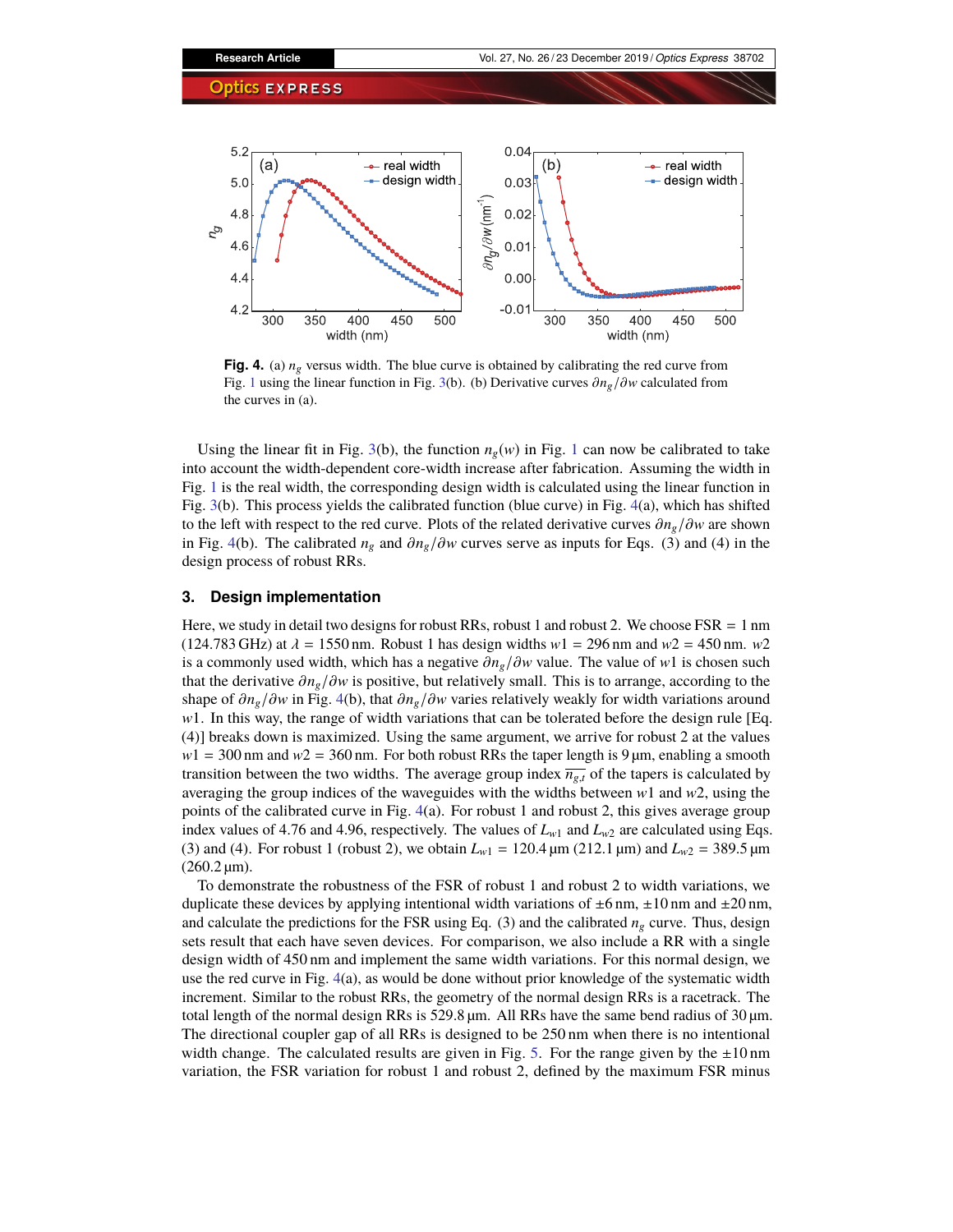

<span id="page-5-0"></span>**Fig. 5.** Predicted FSR as a function of waveguide-width variation, for devices robust 1 and robust 2. For comparison, the behavior for a normal design is also included.

the minimum FSR in the range, is only 23% and 37% of the normal design's FSR variation, respectively. This clearly indicates that the design method works in theory and thus is ready for application in RR fabrication.

## <span id="page-5-1"></span>**4. Experiment results**

To make an experimental test of our design method, robust RRs and normal design RRs have been fabricated in one MPW run, which followed the run of the test MZIs. RRs from four dies are characterized, for comparison of the FSR values. The die locations cover the range from the center to the edge of the 200 mm wafer. The pitch of the dies is 21.84 mm. Transmission spectra of the RRs are measured by sweeping the wavelength of a tunable laser coupled to the input port of the RR and measuring the output power at the pass port with a photodetector. The transmission spectrum of RR robust 1 on die 3 is presented in Fig. [6\(](#page-6-0)a), showing ten resonance dips. The depth of the dips shows a rather strong variation (8.6 dB) across the spectrum. This results from unresolved resonance splittings due to backscattering in the ring [\[18\]](#page-9-3), with the degree of splitting and its asymmetry depending on wavelength. We find, as expected according to this explanation, that variation of the dip depth occurs in a similar way for the normal design RRs. This indicates that indeed the observed behavior is not due to the robust design. Attribution of the behavior to resonance splitting is confirmed from the somewhat deviating line shape of the dips of smaller depth. For example, the dip close to  $1551.2$  nm [marked with an arrow in Fig.  $6(a)$  $6(a)$ ] shows a rather small, but observable asymmetry, contrary to the deeper dips, and has a full width at half minimum exceeding that of the deeper dips, features typical for a (weak) asymmetric resonance splitting.

From the spectrum, the FSR at 1550 nm is extracted as follows. We first normalize the spectrum and locate the two resonance dips near 1548 and 1552 nm, each in a 1 nm wavelength range. We then fit the following function for the transmission at the pass port of an add-drop RR [\[19\]](#page-9-4) to the dips:

$$
T_{\text{pass}}(\lambda) = a \frac{(\lambda - \lambda_r)^2 + \varepsilon (\gamma_r/2)^2}{(\lambda - \lambda_r)^2 + (\gamma_r/2)^2}.
$$
\n(5)

 $\lambda_r$  and  $\gamma_r$  are the resonance wavelength and the full width at half minimum of the dip, respectively.  $\varepsilon$  gives the transmission level at  $\lambda_r$ . The prefactor *a* is included, as the wing of the dip may not reach the value unity due to the overall spectrum pormalization. The measured dip pear 1552 nm reach the value unity due to the overall spectrum normalization. The measured dip near 1552 nm in Fig. [6\(](#page-6-0)a) is shown in Fig. [6\(](#page-6-0)b), together with the resulting fit. For the two dips, the fits yield the two  $\lambda_r$  values, which span 4 FSRs. The curve fitting also yields the confidence bounds of the  $\lambda_r$  values. We use these to obtain the uncertainty of the FSR to be calculated. In spite of the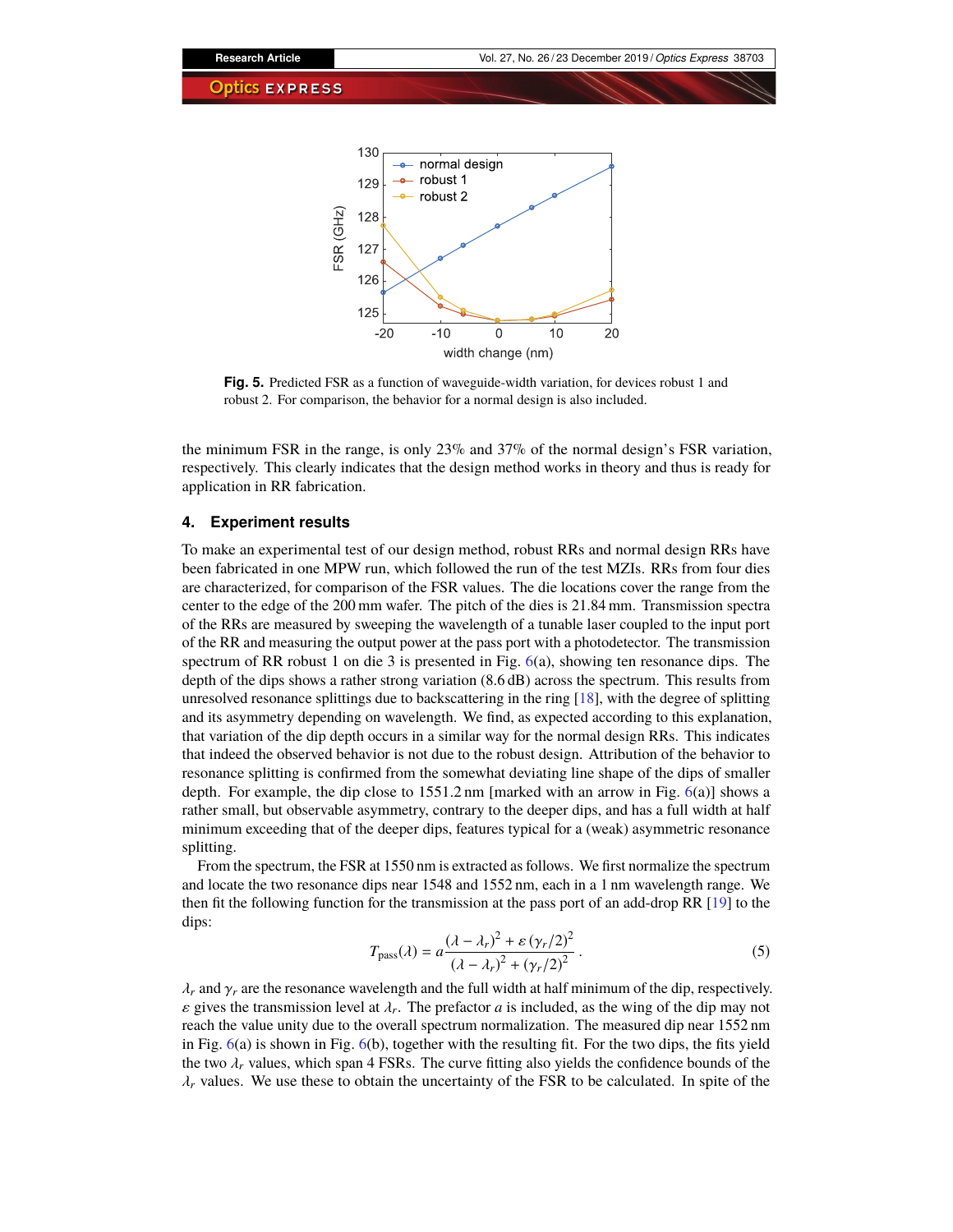

<span id="page-6-0"></span>**Fig. 6.** (a) Measured normalized transmission spectrum of RR robust 1 from die 3. (b) Zoom-in of the dip near 1552 nm in (a) (highlighted by the red ellipse). The red curve is a fit of Eq. (5) to the data points.

weak resonance splitting, the quality of the fit of Eq. (5) to the measured dips is high. The weak asymmetry of the dip may slightly influence the quality of fits. But this influence is taken care of by the confidence bounds of the fits and is reflected in the error bars of the FSR points, which are small, as can be seen in Fig. [7.](#page-6-1) By converting the  $\lambda_r$  values to frequencies in vacuum and dividing the frequency difference by 4, we arrive at the FSR at 1550 nm expressed as a frequency difference. In this procedure, which we follow for all measured FSRs discussed below, we neglect the dispersion of the FSR, since the range considered is short.

Figure [7\(](#page-6-1)a) shows the measured FSRs of the RRs robust 1 and robust 2 and of the normal design RR, from the four dies with locations as given in the inset of the figure. These RRs do not have intentional width variations. For robust 1 and robust 2, the FSR first decreases very similarly from die 1 to die 3 and then shows a somewhat dissimilar increase from die 3 to die 4. Along with this, the FSR of the normal design decreases from die 1 to die 4, i.e., from the wafer center towards its edge. The latter behavior is explained from a width decrease between die 1 and die 4 [see Eq. (1) and Fig. [4\(](#page-4-0)a)]. Such a width decrease towards the wafer edge agrees with the results in [\[3](#page-8-9)[,4\]](#page-8-2). This decrease for the normal design also applies to robust 1 and robust 2, leading to a minimum of FSR on die 3. The FSR behavior of these robust RRs is consistent with the FSR behavior in Fig. [5,](#page-5-0) which shows a minimum with decreasing width as well. The minimum suggests that the robust RRs of die 3 obey  $\frac{\partial FSR}{\partial w} \approx 0$ , implying that the realized width on die 3 is closest to the estimate of Fig. [3\(](#page-3-0)b). It is logical that a die between the wafer



<span id="page-6-1"></span>**Fig. 7.** (a) Measured FSRs from die 1 to die 4, for RRs without intentional width variations. The inset shows the die locations on the wafer. (b) The measured FSR from die 3 as a function of intentional waveguide-width change.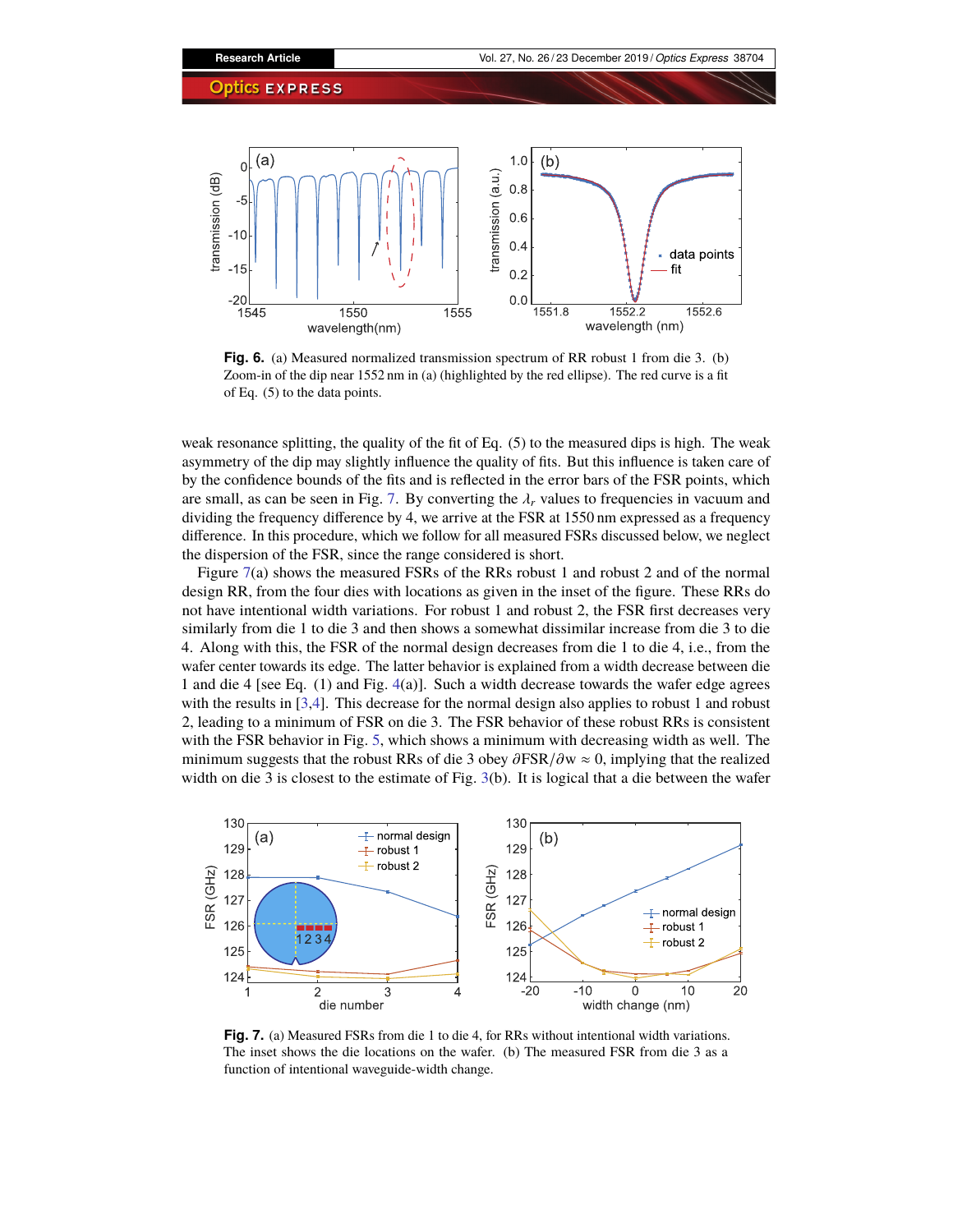center and edge, in this case die 3, gives results closest to our estimate, since the width decreases from the center to the edge and the relation in Fig. [3\(](#page-3-0)b) (used to obtain the design inputs for the robust RRs) represents the average width deviation across the wafer. Further, the FSR of the robust RRs is considerably closer to the design value (124.783 GHz) than the FSR of the normal design. This goes together with a clearly smaller FSR variation across the dies for the robust RRs than for the normal design RR. The findings from Fig. [7\(](#page-6-1)a) constitute experimental proof for the validity of our design method for robust devices.

Because the widths on die 3 are closest to the estimate, we further measure the RRs with deliberately applied width variations on die 3. This leads to the FSR values in Fig. [7\(](#page-6-1)b). The FSR behavior of robust 1, robust 2 and the normal design is highly similar to that in Fig. [5,](#page-5-0) albeit that the FSR values from die 3 are slightly smaller. This provides further proof that our method works. The FSR difference may result from the interplay of several possible causes not considered here, such as a small variation of the waveguide height and a small change for this fabrication run of the function describing the systematic width deviation [given in Fig. [3\(](#page-3-0)b)]. We also see the strong similarity of Fig. [5](#page-5-0) and Fig. [7\(](#page-6-1)b) as an apparent proof that reliable determination of the FSR is indeed not prevented by occurrence of the unresolved splittings of transmission dips discussed above.

In Table [1](#page-7-0) we give the deviation of the FSR from the design value and the range-dependent FSR variation,  $\Delta_{FSR}$ . For example, for the [−10 nm, 10 nm] range,  $\Delta_{FSR}$  of robust 1 and robust 2 are only 23% and 32% of ∆FSR measured from the normal design, respectively. These more detailed results from die 3 confirm the validity of our method. Though the FSR variation of robust RRs becomes larger for deliberately applied width changes approaching −20 nm due to breakdown of the design rule [see Eq. (4)], this will rarely occur in practice. For a well-developed foundry such as ours (IMEC), the width change across a 200 mm wafer is mostly within 20 nm [\[3,](#page-8-9)[4\]](#page-8-2). By using the calibration of the systematic width deviation of Fig. [3\(](#page-3-0)b), the fabrication-induced width changes across the wafer will thus mainly occur in the [−10 nm, 10 nm] range (total change still 20 nm) around the estimated real width. Therefore, for the robust RRs, the resulting FSR variations will have small magnitudes according to the values we obtain in Table [1](#page-7-0) for the [−10 nm, 10 nm] range by applying intentional width variations. FSR variations with stronger magnitudes due to fabrication-induced width variations are not likely to occur. This is proven in Fig. [7\(](#page-6-1)a), where the data points only involve fabrication-induced effects on the FSR.

| propaganom.                                 |                        |                         |                         |
|---------------------------------------------|------------------------|-------------------------|-------------------------|
|                                             | normal design          | robust 1                | robust 2                |
|                                             | $(w = 450 \text{ nm})$ | $(w1 = 296 \text{ nm})$ | $(w1 = 300 \text{ nm})$ |
|                                             |                        | $(w2 = 450 \text{ nm})$ | $(w2 = 360 \text{ nm})$ |
| <b>FSR</b> deviation (GHz)                  | $2.56 \pm 0.04$        | $0.66 \pm 0.02$         | $0.83 \pm 0.05$         |
| $\Delta_{FSR}$ (GHz), [-6 nm, 6 nm] range   | $1.08 \pm 0.05$        | $0.12 \pm 0.04$         | $0.3 \pm 0.1$           |
| $\Delta_{FSR}$ (GHz), [-10 nm, 10 nm] range | $1.82 \pm 0.03$        | $0.42 \pm 0.04$         | $0.59 \pm 0.06$         |
| $\Delta_{FSR}$ (GHz), [-20 nm, 20 nm] range | $3.89 \pm 0.04$        | $1.72 \pm 0.08$         | $2.66 \pm 0.07$         |

<span id="page-7-0"></span>**Table 1. Measured FSR deviations from the design value (124.783 GHz) and range-dependent FSR variations** ∆**FSR for the measured devices on die 3. The uncertainty of each number results from the uncertainties of the FSR values derived from the transmission data. The uncertainties of the FSR values result from the confidence bounds of the two** <sup>λ</sup>*<sup>r</sup>* **values (see Section [4\)](#page-5-1), using uncertainty propagation.**

# **5. Conclusion and outlook**

In conclusion, we have demonstrated an approach for making the FSR of silicon RRs robust to waveguide-width variations, comprising two steps: i) Estimating the systematic width deviation using transmission measurements on test MZIs, leading to calibration of our calculated  $n_g(w)$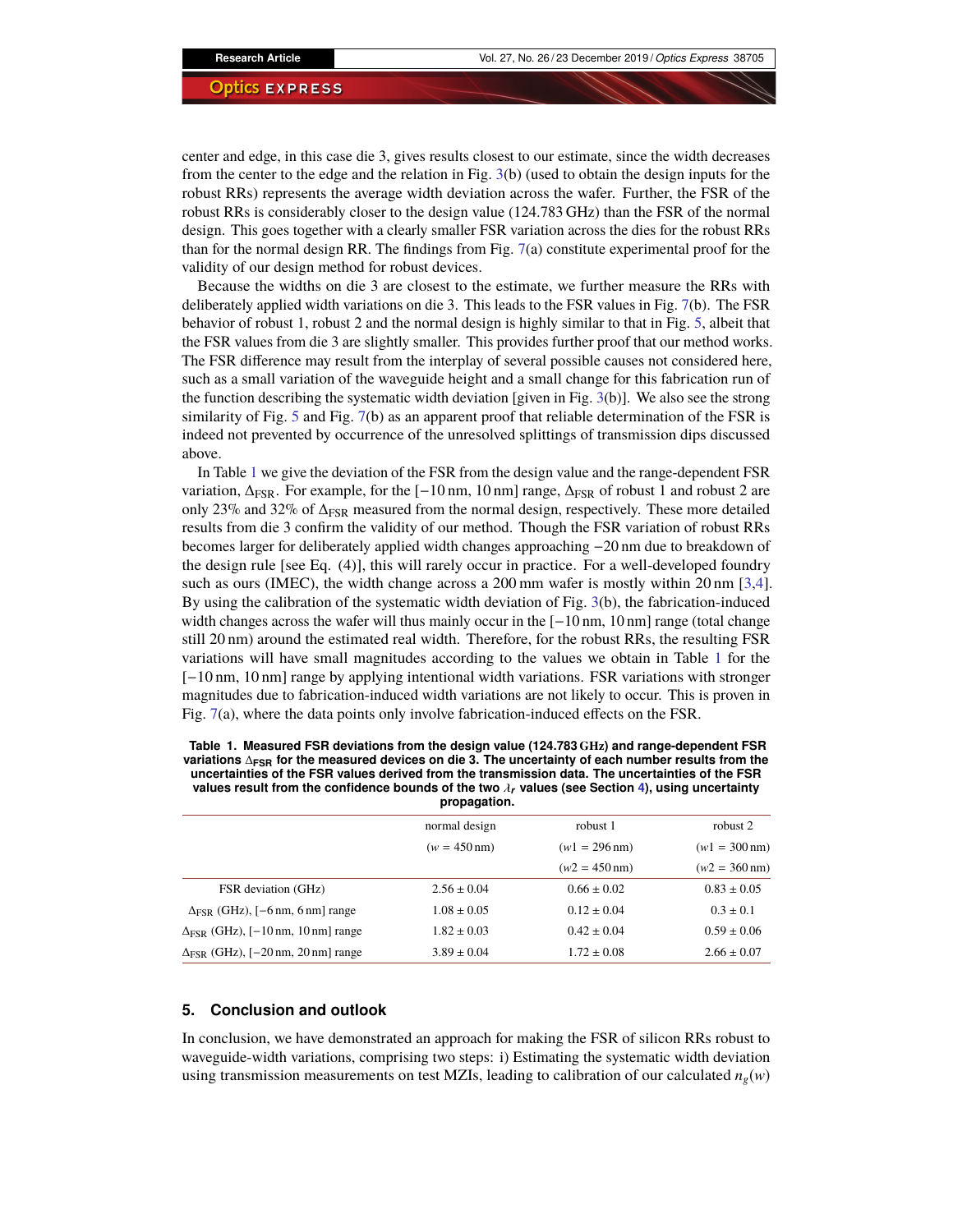and  $\partial n_g/\partial w(w)$  functions and ii) Including two waveguide widths in a single RR. The two widths have opposite signs of  $\partial n_g/\partial w$ , thus compensating the FSR variation resulting from width variations superimposed on the systematic deviation. For two design cases, we aim for an FSR of 124.783 GHz (1 nm). Measurements show that the FSR deviation and variation of the robust designs drop clearly compared to those of the normal design. For the deliberately introduced ±10 nm width change, the FSR variations in this range are only 0.42 GHz and 0.59 GHz for the two robust designs. These values are about 30% of the value measured from the normal design.

Our method, a new example of the generic design method that exploits cancellation effects using two waveguides, can be applied to PICs comprising multiple RRs. As a step in this direction, it will be important to explore the design freedom for the robust RRs in obtaining certain characteristic quantities (e.g., a predefined quality factor) subject to the restrictions imposed by the two waveguide widths and lengths, in particular the narrow width ( $\approx 300 \text{ nm}$ ) in this work) in view of its higher propagation loss. In this, the loss in the directional couplers should be taken into account and tailored. Finally, our type of estimate of the systematic width deviation and the resulting calibration of the design inputs can be applied to other robust methods in [\[6–](#page-8-4)[10\]](#page-8-6) for more accurate designs, effectively improving performance.

## **Funding**

Nederlandse Organisatie voor Wetenschappelijk Onderzoek (13534).

## **Disclosures**

The authors declare no conflicts of interest.

#### **References**

- <span id="page-8-0"></span>1. W. Bogaerts, Y. Xing, and U. Khan, "Layout-aware variability analysis, yield prediction, and optimization in photonic integrated circuits," [IEEE J. Sel. Top. Quantum Electron.](https://doi.org/10.1109/JSTQE.2019.2906271) **25**(5), 1–13 (2019).
- <span id="page-8-1"></span>2. Z. Lu, J. Jhoja, J. Klein, X. Wang, A. Liu, J. Flueckiger, J. Pond, and L. Chrostowski, "Performance prediction for silicon photonics integrated circuits with layout-dependent correlated manufacturing variability," [Opt. Express](https://doi.org/10.1364/OE.25.009712) **25**(9), 9712–9733 (2017).
- <span id="page-8-9"></span>3. Y. Xing, J. Dong, S. Dwivedi, U. Khan, and W. Bogaerts, "Accurate extraction of fabricated geometry using optical measurement," [Photonics Res.](https://doi.org/10.1364/PRJ.6.001008) **6**(11), 1008–1020 (2018).
- <span id="page-8-2"></span>4. Y. Xing, M. Wang, A. Ruocco, J. Geessels, U. Khan, and W. Bogaerts, "Extracting multiple parameters from a compact circuit for performance evaluation," in *European Conference on Integrated Optics, Belgium*, (2019).
- <span id="page-8-3"></span>5. W. Bogaerts and L. Chrostowski, "Silicon photonics circuit design: methods, tools and challenges," [Laser Photonics](https://doi.org/10.1002/lpor.201700237) [Rev.](https://doi.org/10.1002/lpor.201700237) **12**(4), 1700237 (2018).
- <span id="page-8-4"></span>6. S. Dwivedi, H. D'heer, and W. Bogaerts, "Maximizing fabrication and thermal tolerances of all-silicon FIR wavelength filters," [IEEE Photonics Technol. Lett.](https://doi.org/10.1109/LPT.2015.2398464) **27**(8), 871–874 (2015).
- <span id="page-8-5"></span>7. M. Uenuma and T. Motooka, "Temperature-independent silicon waveguide optical filter," [Opt. Lett.](https://doi.org/10.1364/OL.34.000599) **34**(5), 599–601 (2009).
- 8. B. Guha, A. Gondarenko, and M. Lipson, "Minimizing temperature sensitivity of silicon Mach-Zehnder interferometers," [Opt. Express](https://doi.org/10.1364/OE.18.001879) **18**(3), 1879–1887 (2010).
- 9. S. Dwivedi, H. D'heer, and W. Bogaerts, "A compact all-silicon temperature insensitive filter for WDM and bio-sensing applications," [IEEE Photonics Technol. Lett.](https://doi.org/10.1109/LPT.2013.2282715) **25**(22), 2167–2170 (2013).
- <span id="page-8-6"></span>10. P. Xing and J. Viegas, "Broadband CMOS-compatible SOI temperature insensitive Mach-Zehnder interferometer," [Opt. Express](https://doi.org/10.1364/OE.23.024098) **23**(19), 24098–24107 (2015).
- <span id="page-8-7"></span>11. P. Dong, W. Qian, H. Liang, R. Shafiiha, D. Feng, G. Li, J. E. Cunningham, A. V. Krishnamoorthy, and M. Asghari, "Thermally tunable silicon racetrack resonators with ultralow tuning power," [Opt. Express](https://doi.org/10.1364/OE.18.020298) **18**(19), 20298–20304 (2010).
- <span id="page-8-8"></span>12. Y. Yanagase, S. Suzuki, Y. Kokubun, and Sai Tak Chu, "Box-like filter response and expansion of FSR by a vertically triple coupled microring resonator filter," [J. Lightwave Technol.](https://doi.org/10.1109/JLT.2002.800296) **20**(8), 1525–1529 (2002).
- 13. F. Xia, M. Rooks, L. Sekaric, and Y. Vlasov, "Ultra-compact high order ring resonator filters using submicron silicon photonic wires for on-chip optical interconnects," [Opt. Express](https://doi.org/10.1364/OE.15.011934) **15**(19), 11934–11941 (2007).
- 14. M. S. Dahlem, C. W. Holzwarth, A. Khilo, F. X. Kärtner, H. I. Smith, and E. P. Ippen, "Reconfigurable multi-channel second-order silicon microring-resonator filterbanks for on-chip WDM systems," [Opt. Express](https://doi.org/10.1364/OE.19.000306) **19**(1), 306–316 (2011).